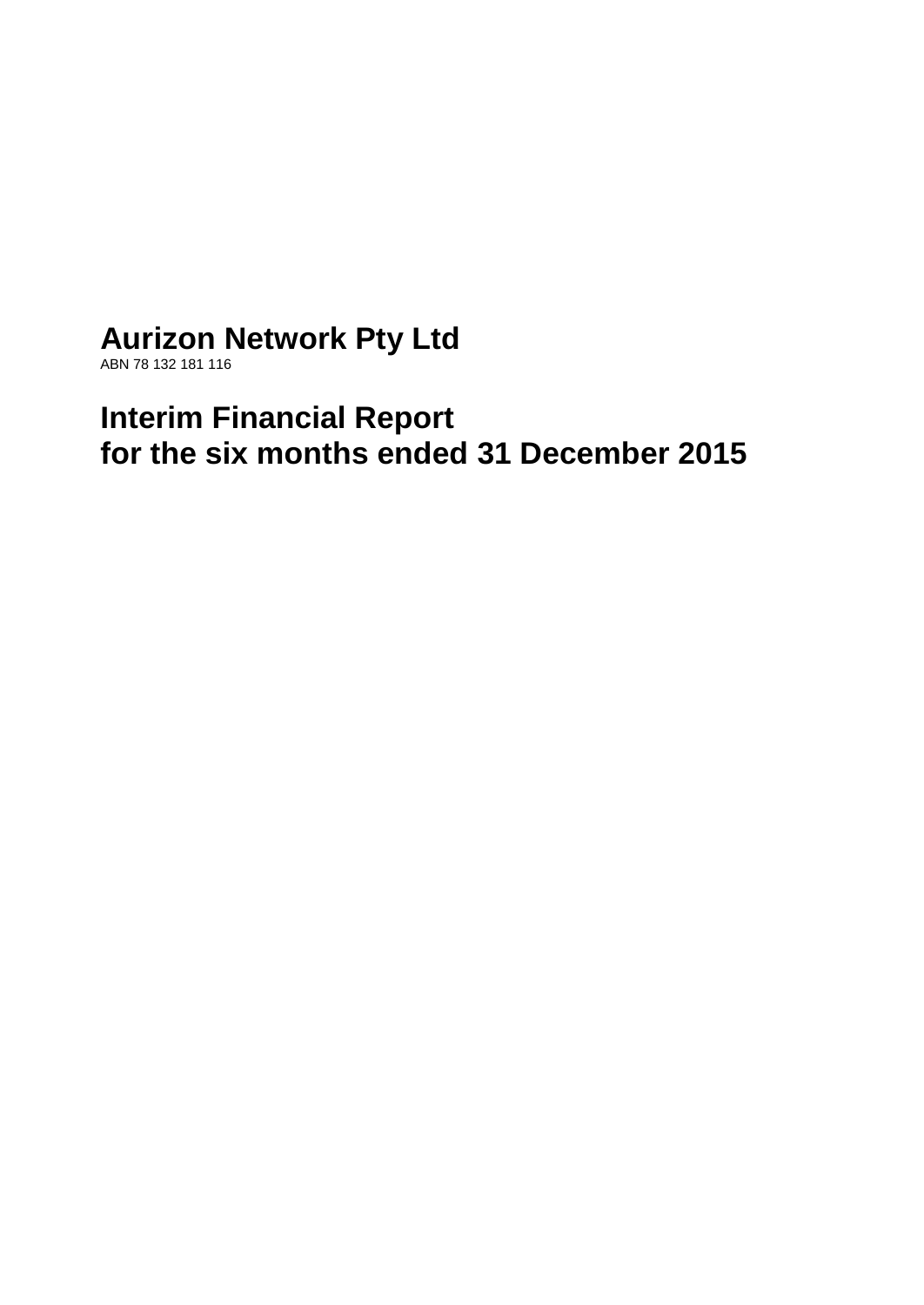## Aurizon Network Pty Ltd ABN 78 132 181 116 Interim Financial Report - 31 December 2015

## **CONTENTS**

| 5 |  |
|---|--|
|   |  |
|   |  |
|   |  |
| 8 |  |
|   |  |
|   |  |

Aurizon Network Pty Ltd is a company limited by shares, incorporated and domiciled in Australia. Its registered office and principal place of business is:

Level 17 175 Eagle Street BRISBANE QLD 4000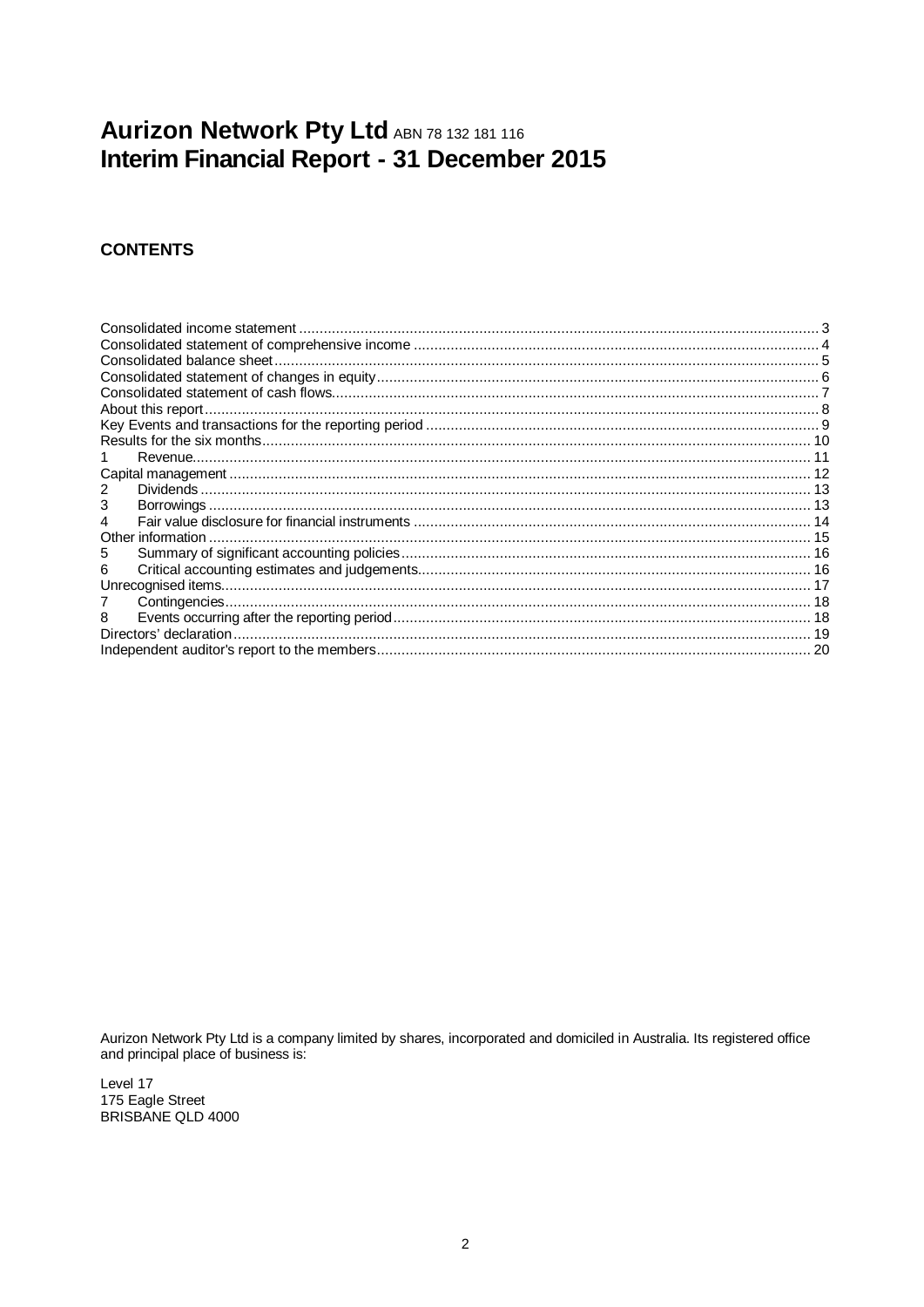#### **Aurizon Network Pty Ltd Consolidated income statement For the six months ended 31 December 2015**

<span id="page-2-0"></span>

|                                    |              | 31 December | 31 December |
|------------------------------------|--------------|-------------|-------------|
|                                    |              | 2015        | 2014        |
|                                    | <b>Notes</b> | \$m         | \$m         |
| Revenue from continuing operations |              | 580.1       | 529.3       |
| Other income                       |              | 0.8         | 0.3         |
| Employee benefits expense          |              | (62.8)      | (66.5)      |
| Energy and fuel                    |              | (62.6)      | (51.5)      |
| Consumables                        |              | (66.6)      | (79.7)      |
| Depreciation and amortisation      |              | (125.5)     | (105.5)     |
| Other expenses                     |              | (26.4)      | (8.9)       |
| <b>Operating profit</b>            |              | 237.0       | 217.5       |
| Finance income                     |              | 0.6         | 0.3         |
| Finance expenses                   |              | (68.5)      | (66.9)      |
| Net finance costs                  |              | (67.9)      | (66.6)      |
| Profit before income tax           |              | 169.1       | 150.9       |
| Income tax expense                 |              | (51.4)      | (46.2)      |
| Profit for the six months          |              | 117.7       | 104.7       |

*The above consolidated income statement should be read in conjunction with the accompanying notes.*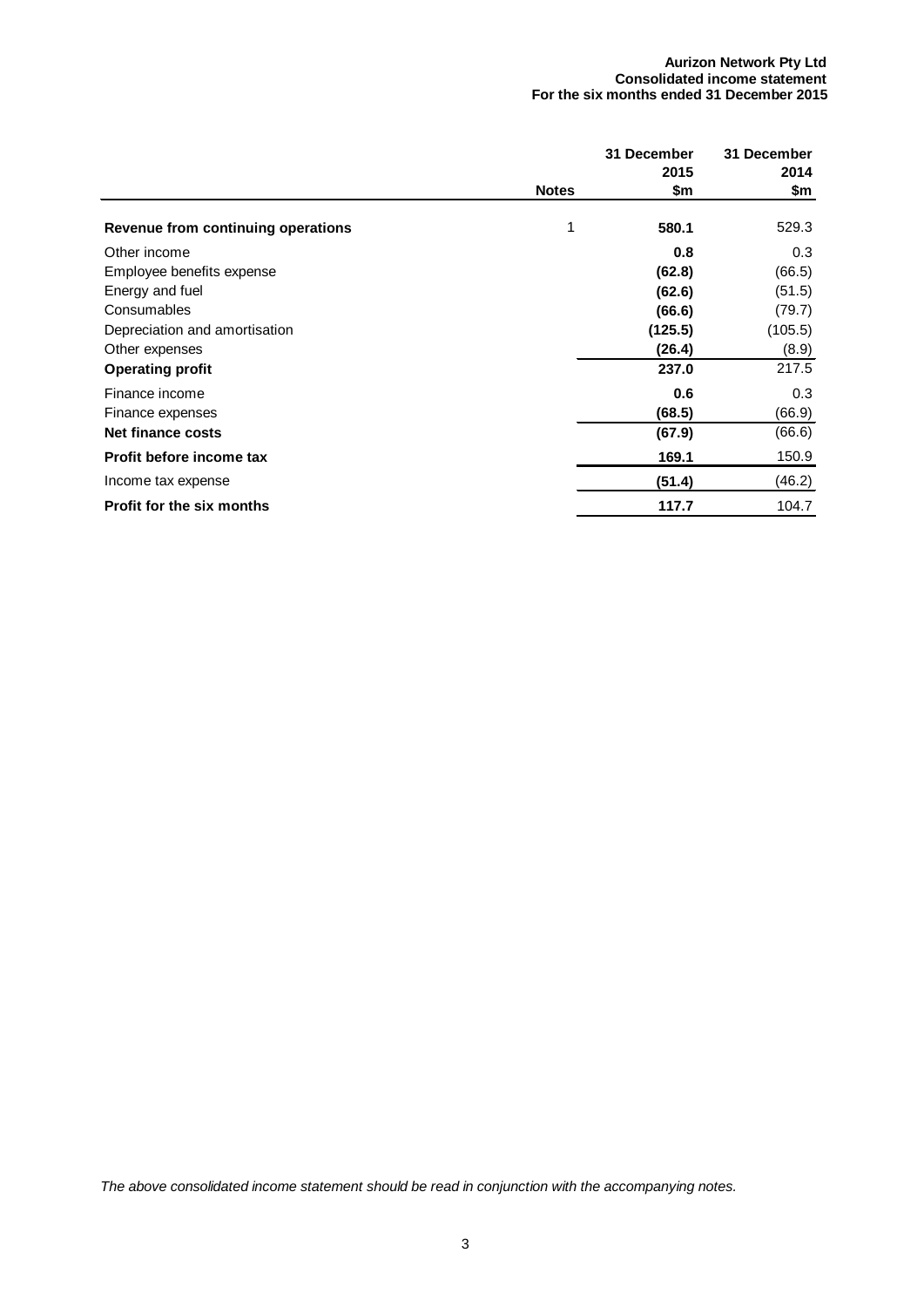#### **Aurizon Network Pty Ltd Consolidated statement of comprehensive income For the six months ended 31 December 2015**

<span id="page-3-0"></span>

|                                                                                | 31 December<br>2015<br>\$m | 31 December<br>2014<br>\$m |
|--------------------------------------------------------------------------------|----------------------------|----------------------------|
| <b>Profit for the six months</b>                                               | 117.7                      | 104.7                      |
| Other comprehensive income<br>Items that may be reclassified to profit or loss |                            |                            |
| Changes in the fair value of cash flow hedges recognised in equity             | 3.4                        | (25.0)                     |
| Income tax relating to components of other comprehensive income                | (1.0)                      | 7.5                        |
| Other comprehensive income for the six months, net of tax                      | 2.4                        | (17.5)                     |
| Total comprehensive income for the six months                                  | 120.1                      | 87.2                       |

*The above consolidated statement of comprehensive income should be read in conjunction with the accompanying notes.*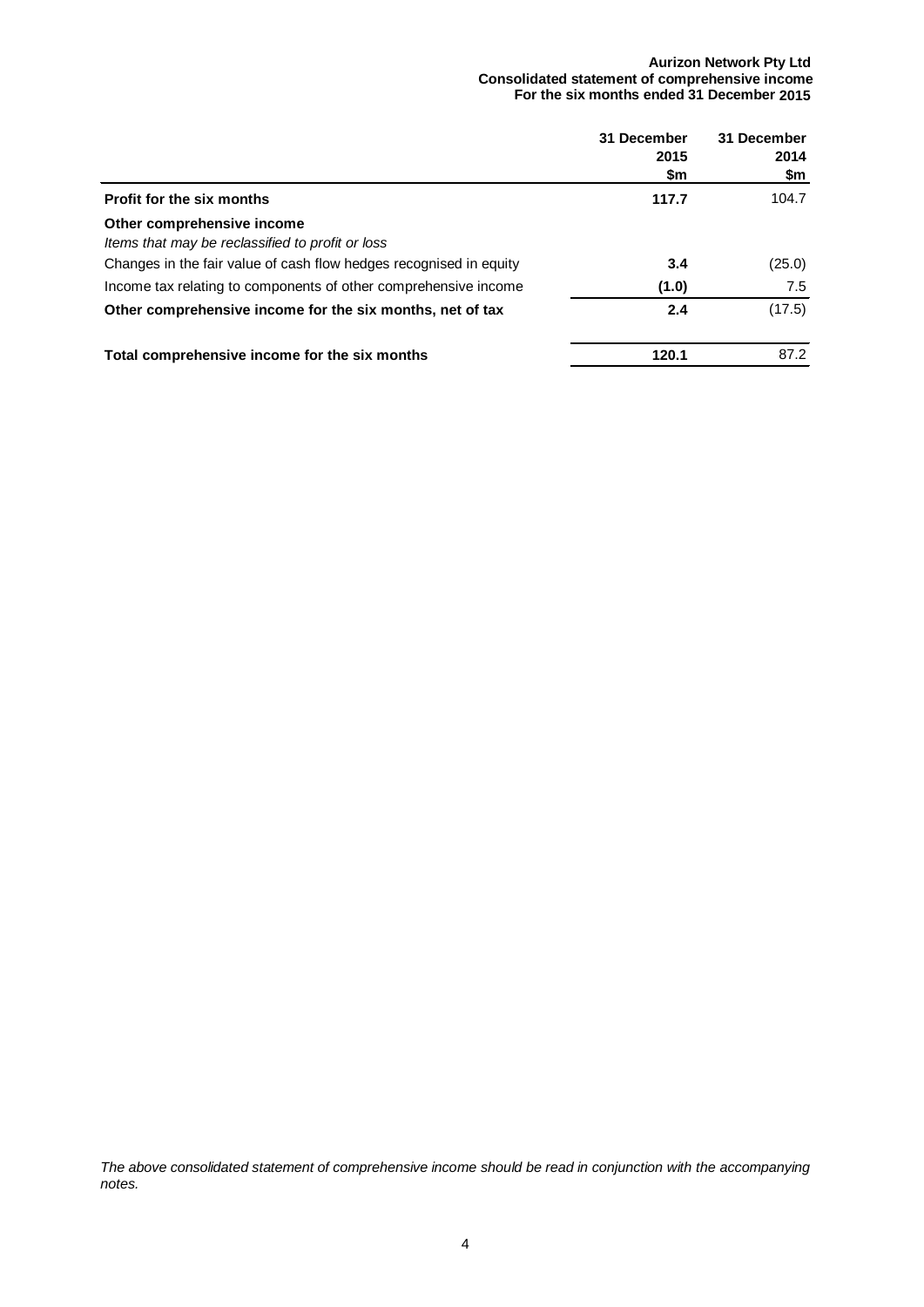<span id="page-4-0"></span>

|                                      |              | 31 December | 30 June |
|--------------------------------------|--------------|-------------|---------|
|                                      |              | 2015        | 2015    |
|                                      | <b>Notes</b> | \$m         | \$m     |
| <b>ASSETS</b>                        |              |             |         |
| <b>Current assets</b>                |              |             |         |
| Cash and cash equivalents            |              | 3.7         | 116.4   |
| Trade and other receivables          |              | 228.9       | 209.8   |
| Inventories                          |              | 44.9        | 49.3    |
| Derivative financial instruments     |              |             | 0.1     |
| Other assets                         |              | 5.0         | 0.3     |
| <b>Total current assets</b>          |              | 282.5       | 375.9   |
| <b>Non-current assets</b>            |              |             |         |
| Trade and other receivables          |              |             |         |
| Inventories                          |              | 14.1        | 12.4    |
| Derivative financial instruments     |              | 47.6        | 18.4    |
| Property, plant and equipment        |              | 5,406.8     | 5,360.4 |
| Intangible assets                    |              | 54.6        | 43.6    |
| <b>Total non-current assets</b>      |              | 5,523.1     | 5,434.8 |
| <b>Total assets</b>                  |              | 5,805.6     | 5,810.7 |
|                                      |              |             |         |
| <b>LIABILITIES</b>                   |              |             |         |
| <b>Current liabilities</b>           |              |             |         |
| Trade and other payables             |              | 133.1       | 166.3   |
| Derivative financial instruments     |              |             | 0.1     |
| <b>Borrowings</b>                    | 3            | 1.1         | 3.1     |
| Provisions                           |              | 19.3        | 21.6    |
| Other liabilities                    |              | 70.6        | 77.7    |
| <b>Total current liabilities</b>     |              | 224.1       | 268.8   |
| <b>Non-current liabilities</b>       |              |             |         |
| Derivative financial instruments     |              | 34.1        | 42.7    |
| Provisions                           |              | 2.0         | 1.9     |
| Borrowings                           | 3            | 2,971.6     | 2,935.2 |
| Deferred tax liabilities             |              | 519.5       | 500.8   |
| Other liabilities                    |              | 234.0       | 248.1   |
| <b>Total non-current liabilities</b> |              | 3,761.2     | 3,728.7 |
| <b>Total liabilities</b>             |              | 3,985.3     | 3,997.5 |
| <b>Net assets</b>                    |              | 1,820.3     | 1,813.2 |
| <b>EQUITY</b>                        |              |             |         |
| Contributed equity                   |              | 2.6         | 1.9     |
| Reserves                             |              | (28.6)      | (31.0)  |
| Convertibles notes                   |              | 1,200.0     | 1,200.0 |
| Retained earnings                    |              | 646.3       | 642.3   |
| <b>Total equity</b>                  |              | 1,820.3     | 1,813.2 |

*The above consolidated balance sheet should be read in conjunction with the accompanying notes.*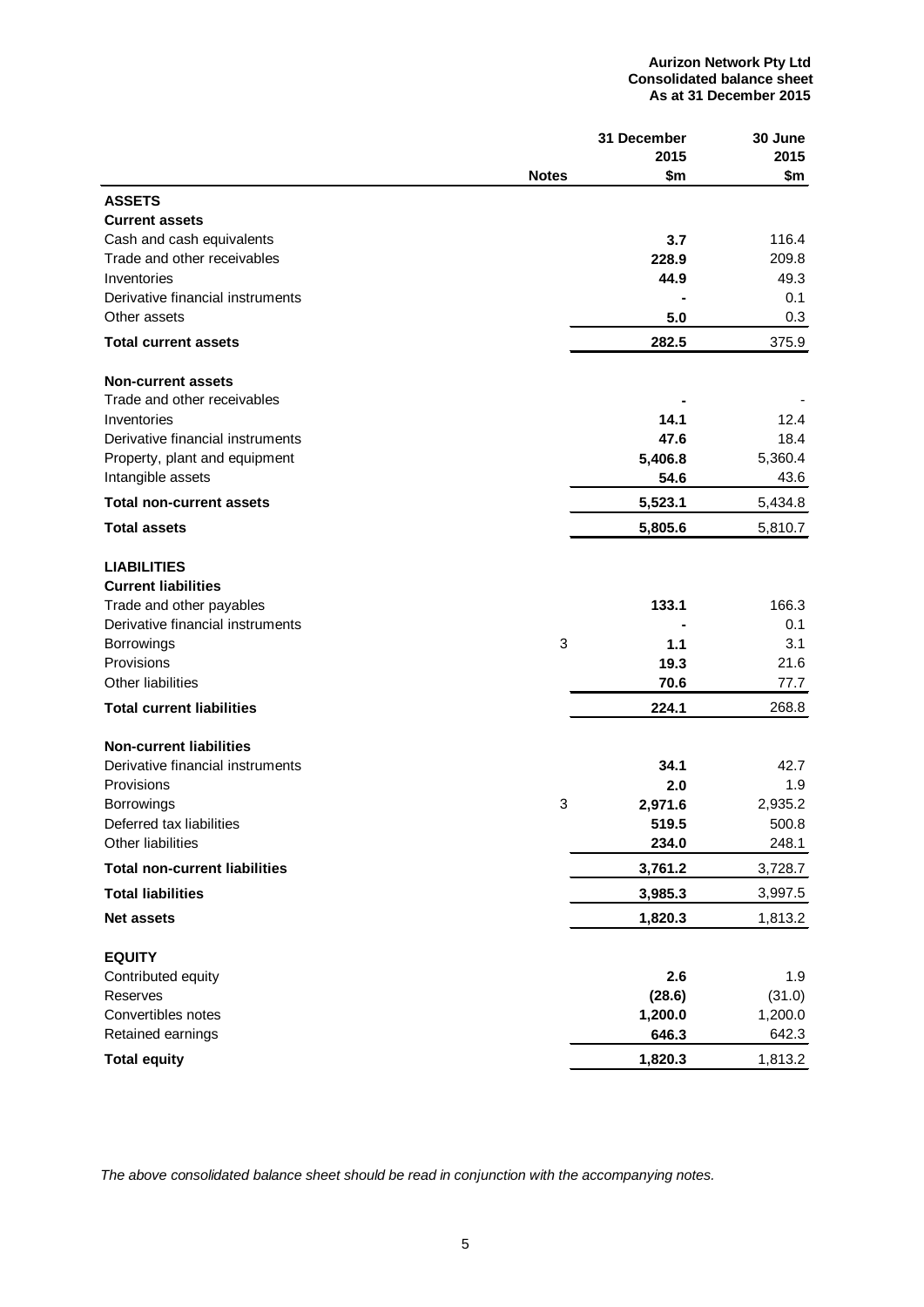#### **Aurizon Network Pty Ltd Consolidated statement of changes in equity For the six months ended 31 December 2015**

| Attributable to owners of Aurizon Network Pty Ltd |  |  |
|---------------------------------------------------|--|--|
|---------------------------------------------------|--|--|

<span id="page-5-0"></span>

|                                                                      | <b>Notes</b>   | <b>Contributed</b><br>equity | <b>Convertible</b><br>notes | <b>Reserves</b> | <b>Retained</b><br>profits | <b>Total equity</b> |
|----------------------------------------------------------------------|----------------|------------------------------|-----------------------------|-----------------|----------------------------|---------------------|
|                                                                      |                | \$m                          | \$m                         | \$m             | \$m                        | \$m                 |
| Balance at 1 July 2014                                               |                | 2.4                          | 1,200.0                     | (19.0)          | 650.3                      | 1,833.7             |
| Profit for the six months<br>Other comprehensive income              |                |                              |                             | (17.5)          | 104.7                      | 104.7<br>(17.5)     |
| <b>Total comprehensive income</b><br>for the six months              |                |                              |                             | (17.5)          | 104.7                      | 87.2                |
| <b>Transactions with owners in</b><br>their capacity as owners:      |                |                              |                             |                 |                            |                     |
| Dividends provided for or paid<br>Capital distribution to the parent | 2              |                              |                             |                 | (87.2)                     | (87.2)              |
| for share-based payments                                             |                | 0.7                          |                             |                 |                            | 0.7                 |
|                                                                      |                | 0.7                          |                             |                 | (87.2)                     | (86.5)              |
| Balance at 31 December 2014                                          |                | 3.1                          | 1,200.0                     | (36.5)          | 667.8                      | 1,834.4             |
| Balance at 1 July 2015                                               |                | 1.9                          | 1,200.0                     | (31.0)          | 642.3                      | 1,813.2             |
| Profit for the six months<br>Other comprehensive income              |                |                              |                             | 2.4             | 117.7                      | 117.7<br>2.4        |
| <b>Total comprehensive income</b><br>for the six months              |                |                              |                             | 2.4             | 117.7                      | 120.1               |
| <b>Transactions with owners in</b><br>their capacity as owners:      |                |                              |                             |                 |                            |                     |
| Dividends provided for or paid<br>Capital contribution from the      | $\overline{2}$ |                              |                             |                 | (113.7)                    | (113.7)             |
| parent for share-based payments                                      |                | 0.7                          |                             |                 |                            | 0.7                 |
|                                                                      |                | 0.7                          |                             | $\overline{a}$  | (113.7)                    | (113.0)             |
| <b>Balance at 31 December 2015</b>                                   |                | 2.6                          | 1,200.0                     | (28.6)          | 646.3                      | 1,820.3             |

*The above consolidated statement of changes in equity should be read in conjunction with the accompanying notes.*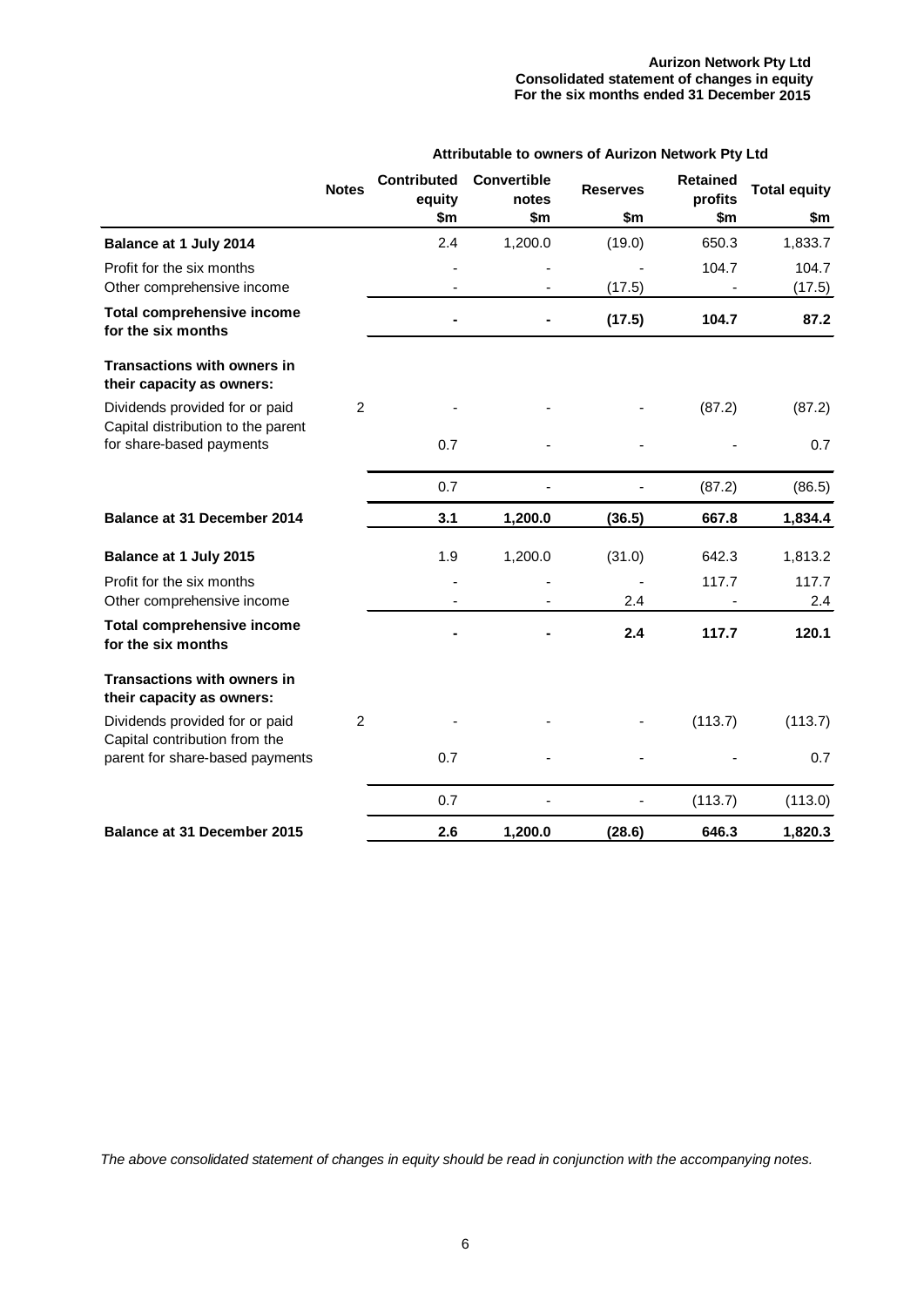#### **Aurizon Network Pty Ltd Consolidated statement of cash flows For the six months ended 31 December 2015**

<span id="page-6-0"></span>

|                                                                  | 31 December | 31 December |
|------------------------------------------------------------------|-------------|-------------|
|                                                                  | 2015        | 2014        |
|                                                                  | \$m         | \$m         |
| Cash flows from operating activities                             |             |             |
| Receipts from customers                                          | 605.4       | 647.5       |
| Interest received                                                | 0.9         | 0.3         |
| Payments to suppliers and employees                              | (227.5)     | (294.8)     |
| Income taxes received/(paid)                                     | (40.9)      | 3.4         |
| Net cash inflow from operating activities                        | 337.9       | 356.4       |
| Cash flows from investing activities                             |             |             |
| Payments for property, plant and equipment                       | (211.9)     | (299.1)     |
| Payments for intangible assets                                   | (17.8)      | (14.9)      |
| Interest paid for qualifying assets                              | (5.9)       | (13.9)      |
| Net cash (outflow) from investing activities                     | (235.6)     | (327.9)     |
| Cash flows from financing activities                             |             |             |
| Proceeds from borrowings                                         |             | 849.9       |
| Repayment of borrowings                                          | (2.0)       | (721.5)     |
| Payment of transaction costs related to borrowings               | (2.5)       | (4.1)       |
| Capital distribution to parent                                   | (0.4)       |             |
| Loans to related parties                                         | (33.0)      |             |
| Finance lease payments                                           | (1.0)       | (1.1)       |
| Dividends paid to Company's shareholders                         | (113.7)     | (87.2)      |
| Interest paid                                                    | (62.4)      | (59.1)      |
| Net cash (outflow)/inflow from financing activities              | (215.0)     | (23.1)      |
| Net increase/(decrease) in cash and cash equivalents             | (112.7)     | 5.4         |
| Cash and cash equivalents at the beginning of the financial year | 116.4       | 1.1         |
| Cash and cash equivalents at end of the six months               | 3.7         | 6.5         |

*The above consolidated statement of cash flows should be read in conjunction with the accompanying notes.*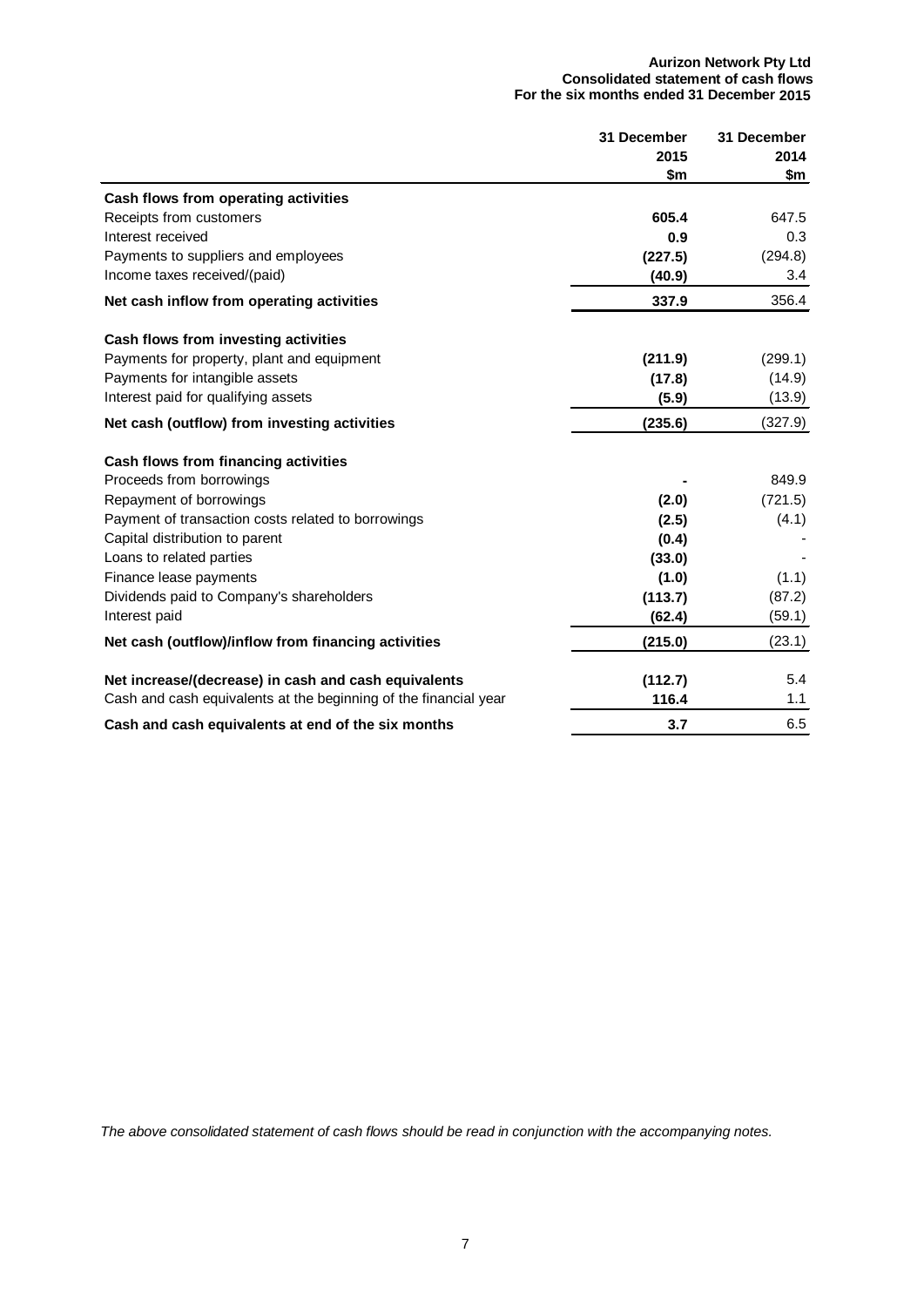## <span id="page-7-0"></span>**About this report**

#### **Corporate information**

The financial statements of Aurizon Network Pty Ltd ("the Company" or "Aurizon Network") for the six months ended 31 December 2015 are for the consolidated entity consisting of the Company and its subsidiaries (together referred to as "the Group").

#### **Basis of preparation**

This condensed consolidated interim financial report for the six month reporting period ended 31 December 2015 has been prepared in accordance with Australian Accounting Standard AASB 134 *Interim Financial Reporting*.

This condensed consolidated interim financial report does not include all the notes of the type normally included in an annual financial report. Accordingly, this financial report is to be read in conjunction with the annual report of the Company for the year ended 30 June 2015.

The half-year financial report is presented in Australian dollars and all values are rounded to the nearest hundred thousand dollars, unless otherwise stated, under the option available to the Company under Class Order 98/100, issued by the Australian Securities and Investment Commission. The Company is an entity to which the class order applies.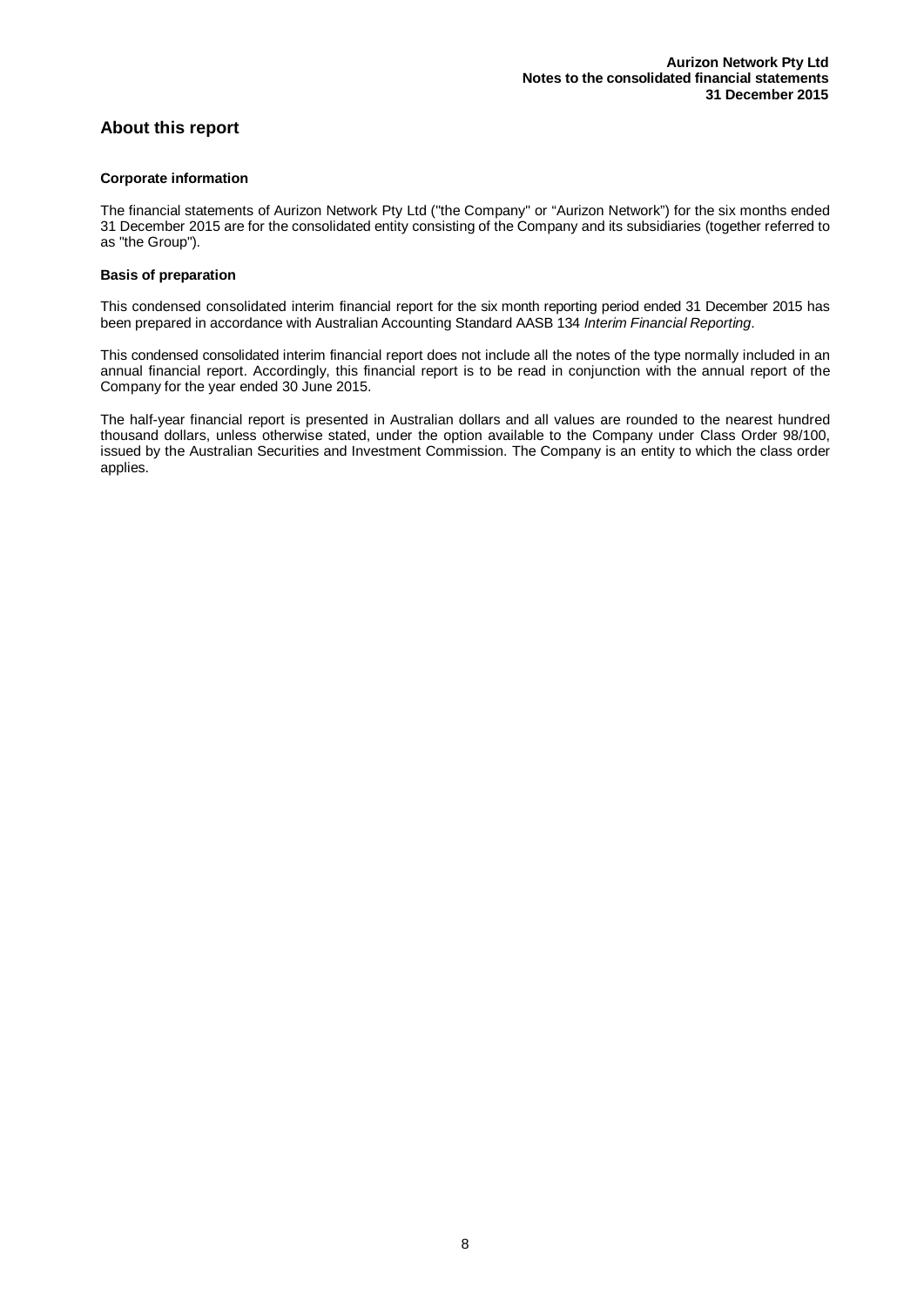### <span id="page-8-0"></span>**Key Events and transactions for the reporting period**

#### **Access undertaking (UT4)**

The Queensland Competition Authority ("QCA") issued its Draft Decision on Aurizon Network's 2014 Draft Access Undertaking ("UT4") on 30 September 2014. A further Consolidated Draft Decision was issued on 16 December 2015, with a revised timetable for the release of the final decision by the end of April 2016.

The original term of the 2010 Access Undertaking ("UT3") expired on 30 June 2013 and the Company submitted a series of Draft Amending Access Undertakings ("DAAU") which extended the UT3 period and established transitional tariffs for the intervening period until the finalisation and approval of UT4. The transitional tariffs in place from 1 July 2015 closely align to the Draft Decision on Maximum Allowable Revenue ("MAR"). The total MAR for UT4 in the Consolidated Draft Decision is not significantly different to the Draft Decision. For the six months ended 31 December 2014, regulated access revenue was recognised as the amounts invoiced applying the transitional tariffs to actual volumes. For the six months ended 31 December 2015, regulated access revenue has been recognised as half of the MAR for the year ending 30 June 2016 in the Consolidated Draft Decision released on 16 December 2015.

#### **Debt refinancing**

In December 2015 the Company refinanced \$490 million of its syndicated debt facility with an extended maturity date of 1 July 2021.

#### **Enterprise agreement**

On 21 August 2015, the Fair Work Commission approved Aurizon's Construction and Maintenance Enterprise Agreement. The agreement, which covers approximately 380 Aurizon Network employees in Queensland, came into effect from 28 August 2015. Employees will receive a 4% pay rise annually for three years along with more contemporary employment conditions that will underpin significant productivity and efficiency improvements.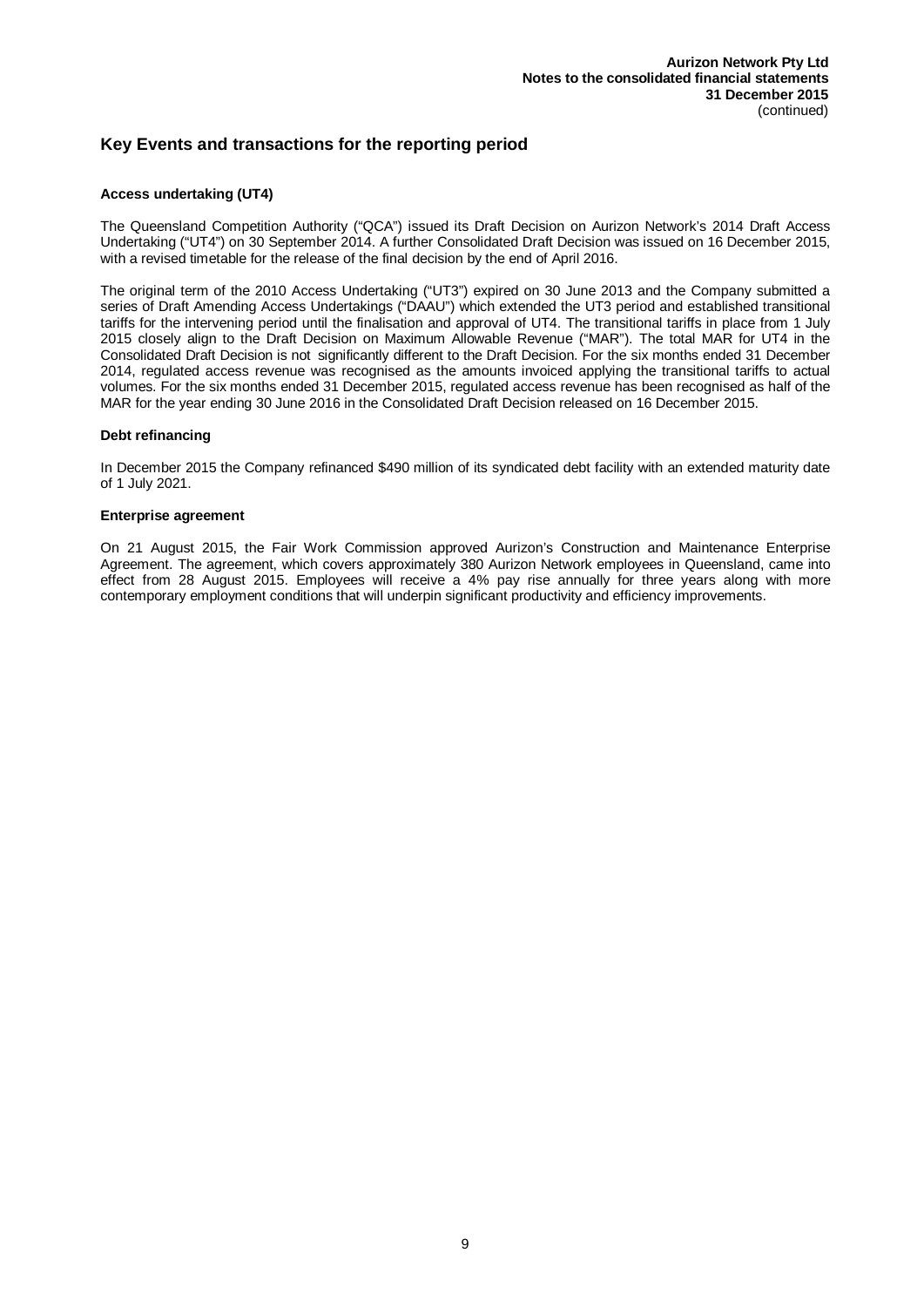## <span id="page-9-0"></span>**Results for the six months**

#### **In this section …**

Results for the six months provides a breakdown of individual line items in the consolidated income statement that the directors consider most relevant.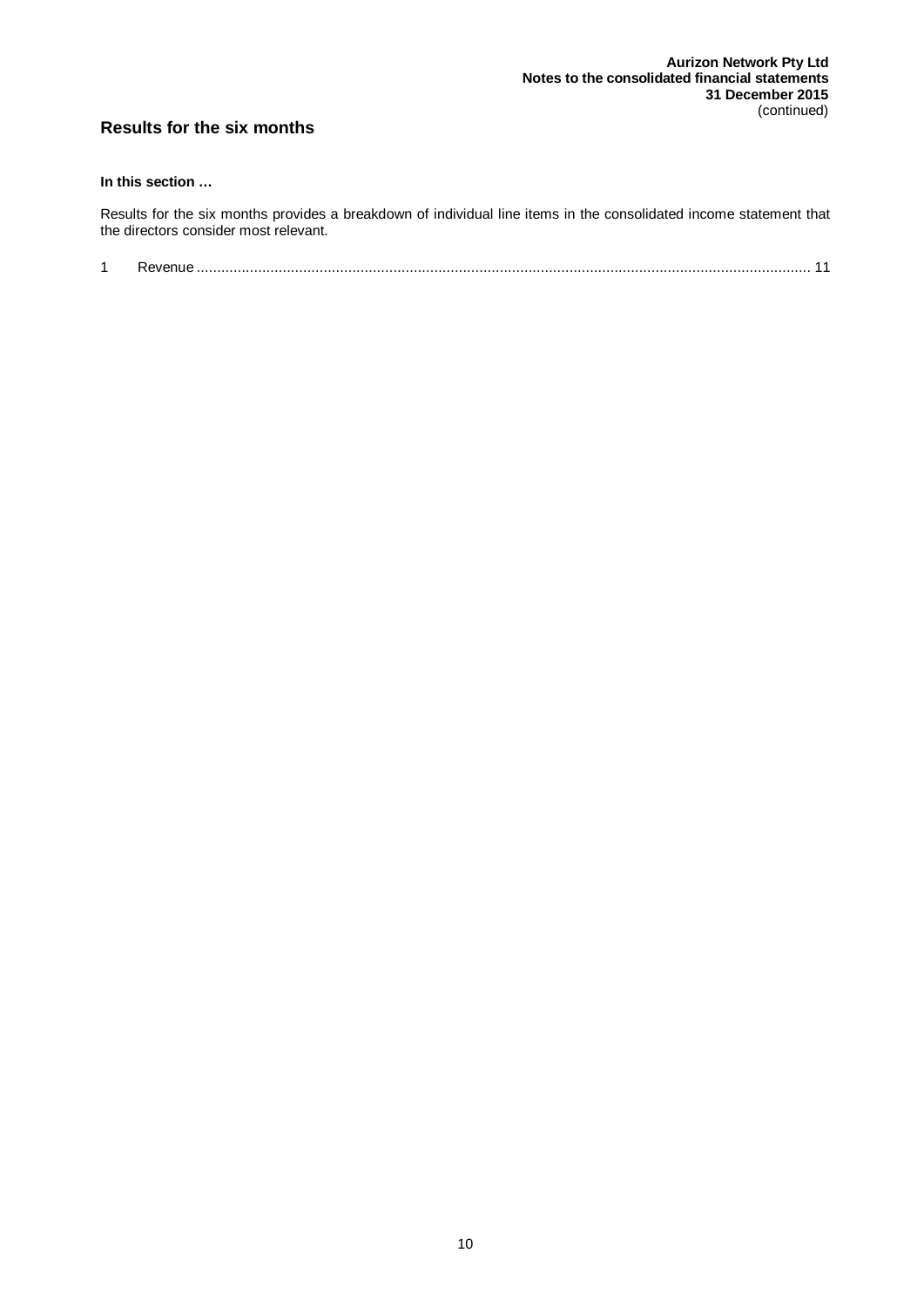## <span id="page-10-0"></span>**1 Revenue**

The company recognises revenue from the provision of access to the Central Queensland Coal Network ("CQCN") and other incidental services. Revenue is derived from the following major sources:

- Track access revenue comprises: Provision of access to, and operation and management of the CQCN.
- Other services revenue comprises: Provision of other services incidental to access including veneering, maintenance and construction services.
- Other revenue comprises: Revenue from minor operations including access facilitation charges, revenue from telecommunications and items of a corporate nature.

|                                    | 31 December<br>2015<br>\$m | 31 December<br>2014<br>\$m |
|------------------------------------|----------------------------|----------------------------|
| Revenue from continuing operations |                            |                            |
| Services revenue                   |                            |                            |
| Track access                       | 559.7                      | 501.0                      |
| Other services revenue             | 2.6                        | 5.5                        |
| Other revenue                      | 17.8                       | 22.8                       |
|                                    | 580.1                      | 529.3                      |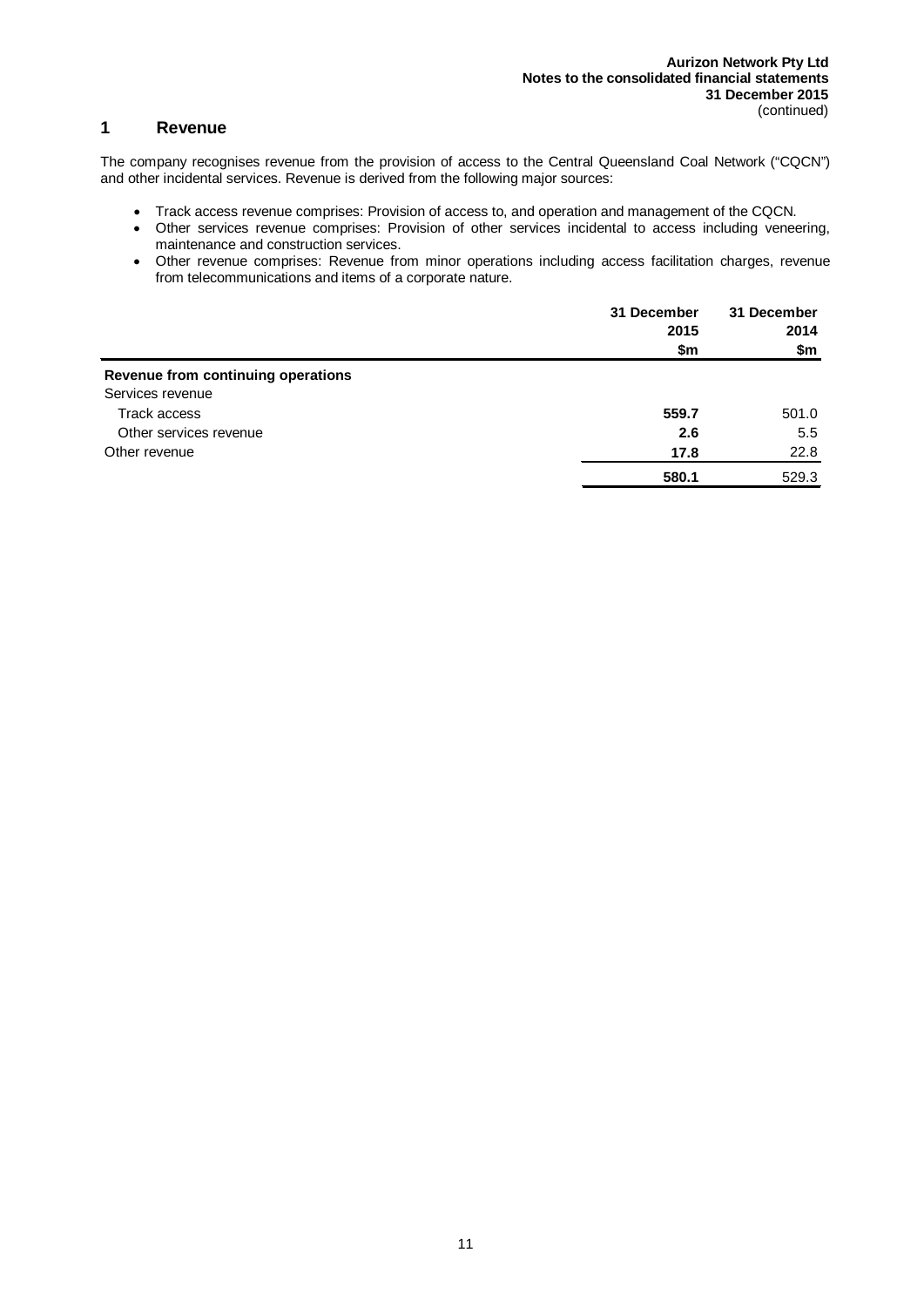## <span id="page-11-0"></span>**Capital management**

#### **In this section …**

Capital management provides information about the capital management practices of the Group and shareholder returns for the six months and the Group's fair value disclosure for financial instruments.

| 3 |  |
|---|--|
| 4 |  |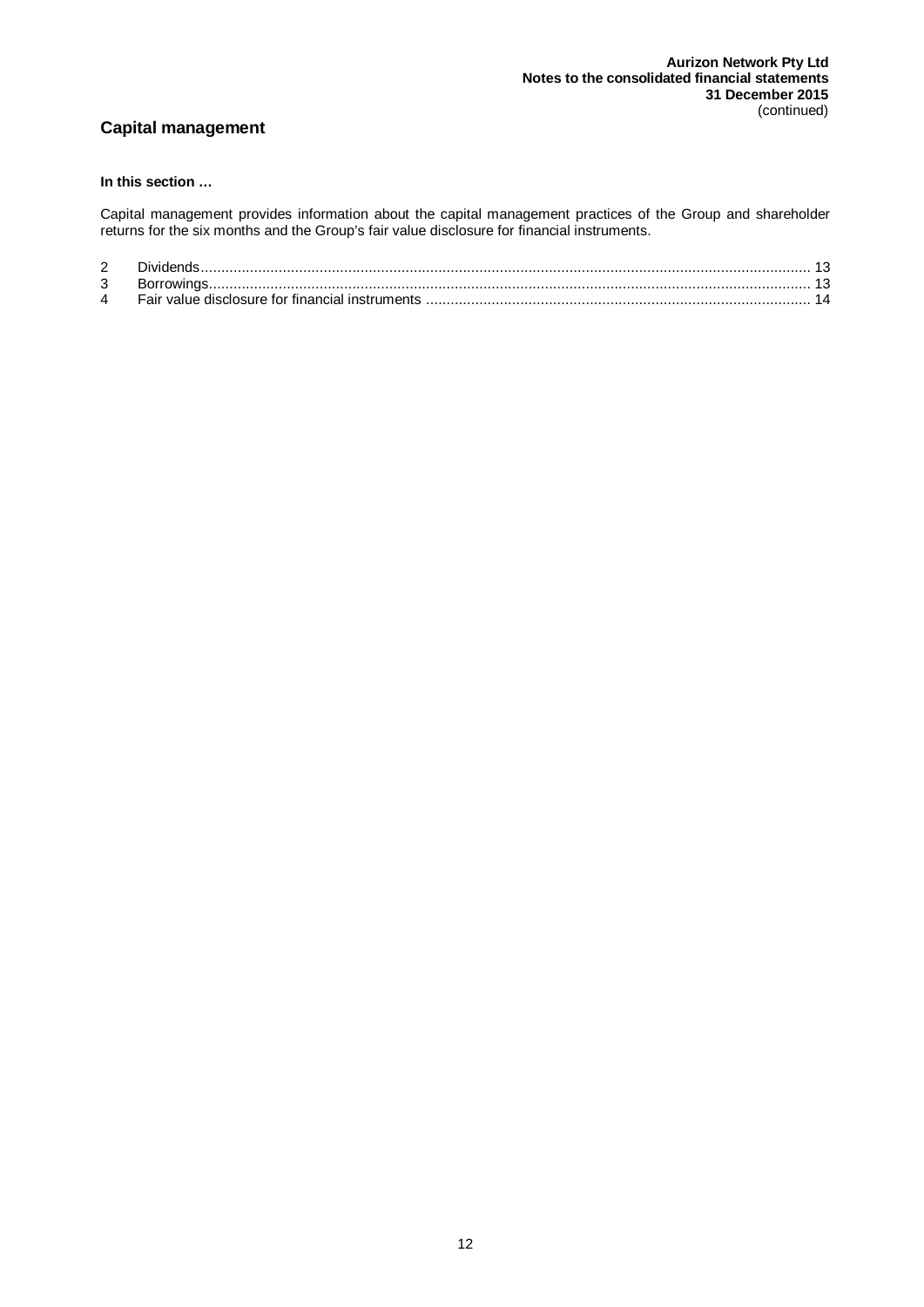## <span id="page-12-0"></span>**2 Dividends**

#### **(a) Ordinary shares**

<span id="page-12-1"></span>

|                                                                                                                                                                                                                                                                                                                                            | 31 December | 31 December |
|--------------------------------------------------------------------------------------------------------------------------------------------------------------------------------------------------------------------------------------------------------------------------------------------------------------------------------------------|-------------|-------------|
|                                                                                                                                                                                                                                                                                                                                            | 2015        | 2014        |
|                                                                                                                                                                                                                                                                                                                                            | \$m         | \$m         |
| Final dividend for the year ended 30 June 2015 of \$470,000 (2015:<br>\$182,000) per share, paid September 2015 (unfranked)                                                                                                                                                                                                                | 47.0        | 18.2        |
| Interim dividend for the year ended 30 June 2016 of \$667,000 (2015:<br>\$690,000) per share, paid October 2015 (unfranked)                                                                                                                                                                                                                | 66.7        | 69.0        |
|                                                                                                                                                                                                                                                                                                                                            | 113.7       | 87.2        |
| (b) Dividends not recognised at the end of the reporting period                                                                                                                                                                                                                                                                            |             |             |
|                                                                                                                                                                                                                                                                                                                                            | 31 December | 31 December |
|                                                                                                                                                                                                                                                                                                                                            | 2015        | 2014        |
|                                                                                                                                                                                                                                                                                                                                            | \$m         | \$m         |
| Since 31 December 2015, the directors have recommended the payment of<br>a final dividend of \$439,000 (2015: \$585,000) per fully paid ordinary share,<br>unfranked. The aggregate amount of the dividend expected to be paid on 23<br>March 2016 out of retained earnings, but not recognised as a liability at 31<br>December 2015, is: | 43.9        | 58.5        |
|                                                                                                                                                                                                                                                                                                                                            |             |             |
| 3<br><b>Borrowings</b>                                                                                                                                                                                                                                                                                                                     |             |             |
|                                                                                                                                                                                                                                                                                                                                            | 31 December | 30 June     |
|                                                                                                                                                                                                                                                                                                                                            | 2015        | 2015        |
|                                                                                                                                                                                                                                                                                                                                            | \$m         | \$m         |
| <b>Current</b>                                                                                                                                                                                                                                                                                                                             |             |             |
| Secured                                                                                                                                                                                                                                                                                                                                    |             |             |
| Finance lease liabilities                                                                                                                                                                                                                                                                                                                  | 1.1         | 1.1         |
| Unsecured                                                                                                                                                                                                                                                                                                                                  |             |             |
| Working capital facility                                                                                                                                                                                                                                                                                                                   |             | 2.0         |
| <b>Total current borrowings</b>                                                                                                                                                                                                                                                                                                            | 1.1         | 3.1         |
| Non-current                                                                                                                                                                                                                                                                                                                                |             |             |
| Secured                                                                                                                                                                                                                                                                                                                                    |             |             |
| Finance lease liabilities                                                                                                                                                                                                                                                                                                                  | 8.7         | 9.3         |
| Unsecured                                                                                                                                                                                                                                                                                                                                  |             |             |
| Syndicated debt facilities                                                                                                                                                                                                                                                                                                                 | 1,690.0     | 1,690.0     |
| Medium term notes                                                                                                                                                                                                                                                                                                                          | 1,286.4     | 1,249.7     |
| Capitalised borrowing costs                                                                                                                                                                                                                                                                                                                | (13.5)      | (13.8)      |
| Total non-current borrowings                                                                                                                                                                                                                                                                                                               | 2,971.6     | 2,935.2     |

In December 2015 the Company refinanced \$490 million of its Syndicated facility with an extended maturity date of 1 July 2021.

The non-current unsecured borrowings impose certain covenants on the Company to ensure that certain financial ratios are met and restrict the amount of security that the Company can provide over its assets in certain circumstances.

Lease liabilities are secured as the rights to the leased assets recognised in the financial statements revert to the lessor in the event of default.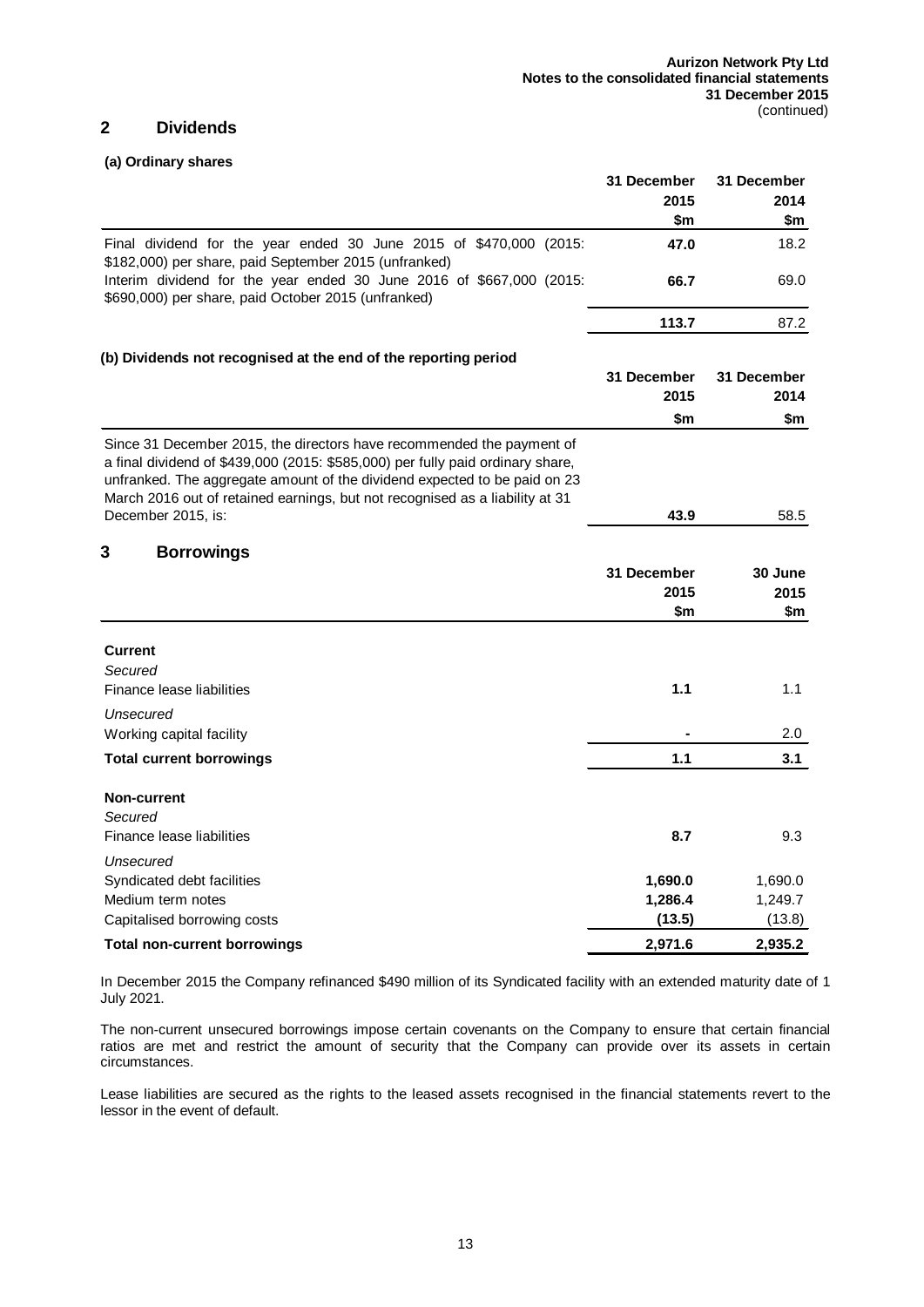## <span id="page-13-0"></span>**4 Fair value disclosure for financial instruments**

#### **Fair values of financial instruments**

The carrying amounts and fair values of all of the Group's financial instruments which are not carried at an amount which approximates their fair value at 31 December 2015 and 30 June 2015 are shown in the following table.

The fair value of borrowings is estimated by discounting the future contractual cash flows at the current market interest rates that are available to Aurizon for similar financial instruments. For the period ended 31 December 2015, the borrowing rates were determined to be between 2.9% and 4.7% depending on the type of borrowing (30 June  $2015 - 2.8\%$  to 4.9%).

|                   |                              | 31 December 2015 |                                  | 30 June 2015             |
|-------------------|------------------------------|------------------|----------------------------------|--------------------------|
|                   | <b>Carrying value</b><br>\$m | \$m              | Fair value Carrying value<br>\$m | <b>Fair value</b><br>\$m |
| <b>Borrowings</b> | 2.972.7                      | 3.045.6          | 2.938.3                          | 3,044.2                  |
|                   | 2.972.7                      | 3,045.6          | 2,938.3                          | 3,044.2                  |

#### **Valuation hierarchy of financial instruments carried at fair value on a recurring basis**

The Group measures and recognises the following assets and liabilities at fair value on a recurring basis:

- Forward exchange contracts
- Interest rate swaps

#### **(a) Fair value hierarchy**

Financial instruments carried at fair value may be grouped into three valuation categories:

- Level 1: quoted prices (unadjusted) in active markets for identical assets or liabilities;
- Level 2: inputs other than quoted prices included within Level 1 that are observable for the asset or liability, either directly (i.e., as prices) or indirectly (i.e., derived from prices); and
- Level 3: inputs for the asset or liability that are not based on observable market data (unobservable inputs).

#### *(i) Recognised fair value measurements*

All of the Group's financial instruments measured at fair value are categorised as Level 2. There were no transfers between Levels 1, 2 and 3 fair value hierarchies during the current or prior six month period.

#### **(b) Valuation techniques used to derive fair values**

The fair value of financial instruments that are not traded in an active market (for example, over-the-counter derivatives) are determined using valuation techniques. These valuation techniques maximise the use of observable market data where it is available and rely as little as possible on entity specific estimates. If all significant inputs required to determine the fair value of an instrument are observable, the instrument is included in Level 2.

The fair value of forward exchange contracts has been determined as the unrealised gain / loss at balance date by reference to market rates.

The fair value of interest rate swaps has been determined as the net present value of contracted cash flows. These values have been adjusted to reflect the credit risk of the Group and relevant counterparties, depending on whether the instrument is a financial asset or a financial liability. The existing exposure method, which discounts estimated future cash flows to present value using credit adjusted discount factors after counterparty netting arrangements, has been adopted.

The fair value of cross currency interest rate swaps has been determined as the net present value of contracted cash flows. The future probable exposure method is applied to the estimated future cash flows to reflect the credit risk of the Group and relevant counterparties.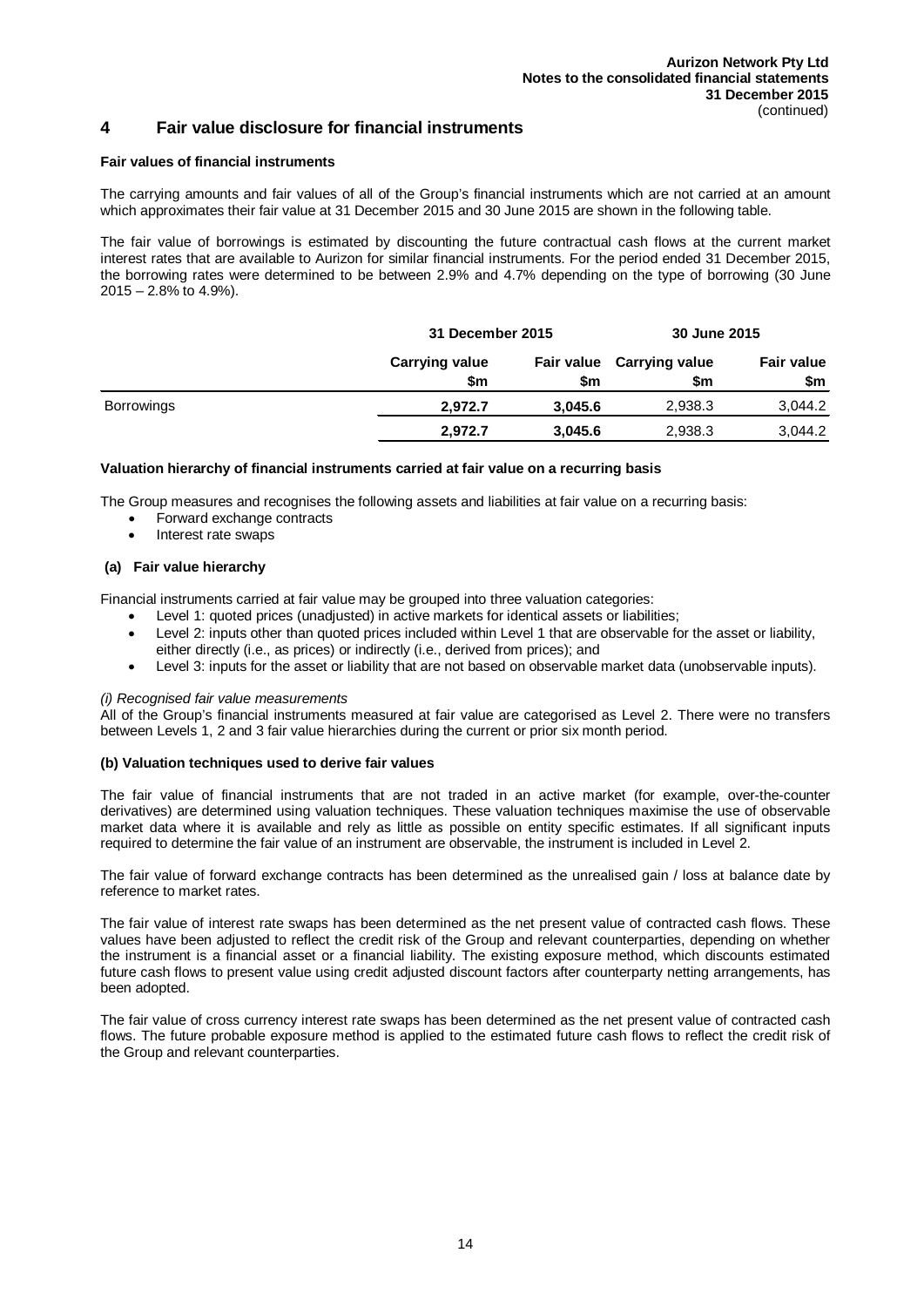## <span id="page-14-0"></span>**Other information**

#### **In this section …**

Other information provides information on other items which require disclosure to comply with Australian Accounting Standards and other regulatory pronouncements.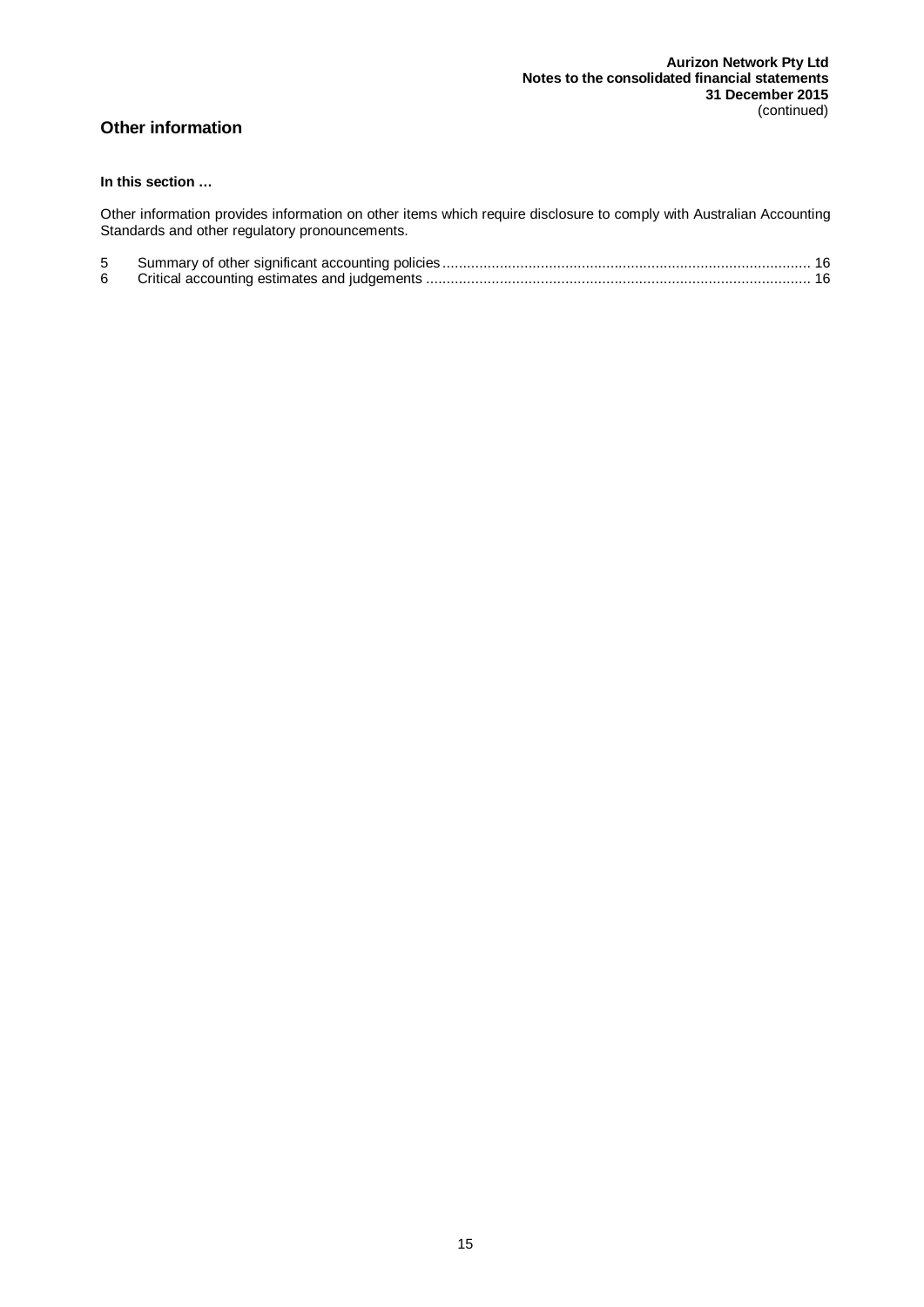## <span id="page-15-0"></span>**5 Summary of significant accounting policies**

Except as noted below, the principal accounting policies adopted in the preparation of these consolidated financial statements are consistent with those of the previous financial year. These policies have been consistently applied to both periods presented, unless otherwise stated. Where necessary, comparative information has been restated to conform with changes in presentation in the current year.

#### *(i) Voluntary change in accounting policy*

The Group has voluntarily changed the accounting policy in relation to rail renewal. Rail renewal is the replacement of a section of worn track due to fatigue defects. The new accounting policy is to capitalise and componentise all costs of rail renewal as separate identifiable assets as the rail renewal restores the rail profile, reduces wheel wear costs, optimises the wheel/rail interaction and most importantly extends the useful life of the track and hence maximises the value from the rail asset. Rail has a useful life of 7 - 50 years. This change in policy also necessitates a re-estimation of the useful life of the rail and sleepers (which is the remaining component of the Track asset).

The previous accounting policy was to expense rail renewal expenditure as incurred. The new accounting policy was adopted on 1 July 2015 prospectively as the retrospective impact was not material. The impact from the change in accounting policy for the current half year is \$5.5 million. The change in useful life for rail and sleepers has also been adopted on the same date since it is inextricably related to the change in accounting policy.

The revised policy will now align with global industry practice and hence makes benchmark comparisons with industry peers more relevant and meaningful.

#### *(ii) New and amended standards adopted by the Group*

None of the new standards and amendments to standards that are mandatory for first time adoption for reporting periods beginning 1 July 2015 affect any of the amounts recognised in the current period or any prior period and are not likely to affect future periods. The Group has not early-adopted any amendments, standards or interpretations that have been issued but are not yet effective.

Certain new accounting standards and interpretations have been published that are not mandatory for 30 June 2016 reporting periods and have not been early-adopted by the Group.

IFRS 16 *Leases* addresses the recognition, measurement, presentation and disclosures of leases. This standard provides a single lessee accounting model, requiring lessees to recognise assets and liabilities for all leases unless the lease term is 12 months or less or the underlying asset has a low value. Lessors continue to classify leases as operating or finance, with IFRS 16's approach to lessor accounting substantially unchanged from its predecessor, AASB 117. This standard applies to annual reporting periods beginning on or after 1 January 2019. The Group has not yet assessed the impact for the Group of this new standard.

### <span id="page-15-1"></span>**6 Critical accounting estimates and judgements**

In the process of applying the Group's accounting policies, management has made a number of judgement and applied estimates of future events. Judgements and estimates which are material to the financial statements include:

#### **(b) Access Undertaking**

The Queensland Competition Authority ("QCA") issued its draft decision on Aurizon Network's 2014 Draft Access Undertaking ("UT4") on 30 September 2014. A further consolidated draft decision was issued on 16 December 2015, with a revised timetable for the release of the final decision by the end of April 2016.

The original term of the 2010 Access Undertaking ("UT3") expired on 30 June 2013 and the Company submitted a series of Draft Amending Access Undertakings ("DAAU") which extended the UT3 period and established transitional tariffs for the intervening period until the finalisation and approval of UT4. The transitional tariffs in place from 1 July 2015 closely align to the Draft Decision on Maximum Allowable Revenue ("MAR"). The total MAR for UT4 in the Consolidated Draft Decision is not significantly different to the Draft Decision. For the six months ended 31 December 2014, regulated access revenue was recognised as the amounts invoiced applying the transitional tariffs to actual volumes. For the six months ended 31 December 2015, regulated access revenue has been recognised as half of the MAR for the year ending 30 June 2016 in the Consolidated Draft Decision released on 16 December 2015.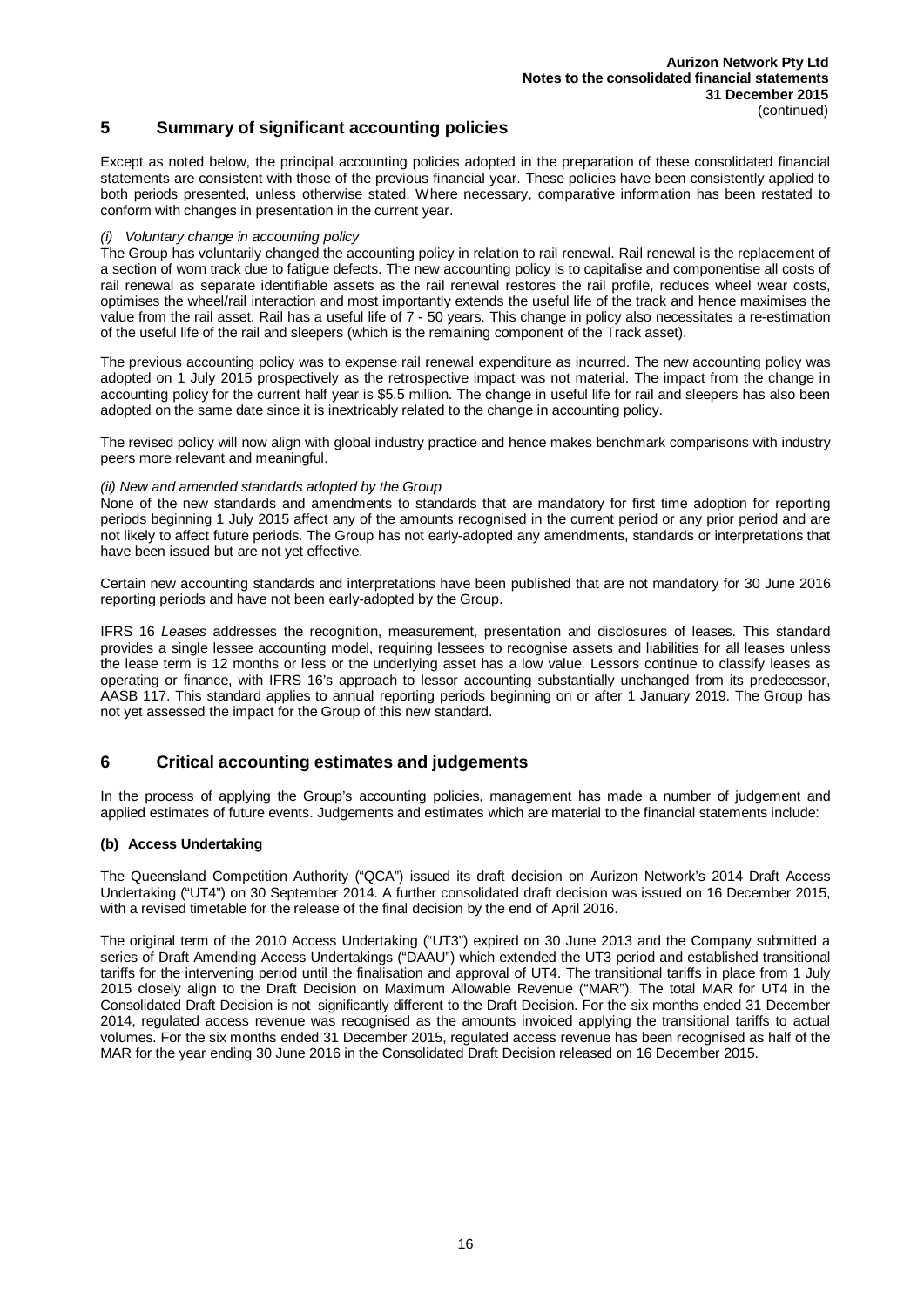## <span id="page-16-0"></span>**Unrecognised items**

#### **In this section …**

Unrecognised items provide information about items that are not recognised in the financial statements but could potentially have a significant impact on the Group's financial position and performance.

| 8 | Events occurring after the reporting date |  |
|---|-------------------------------------------|--|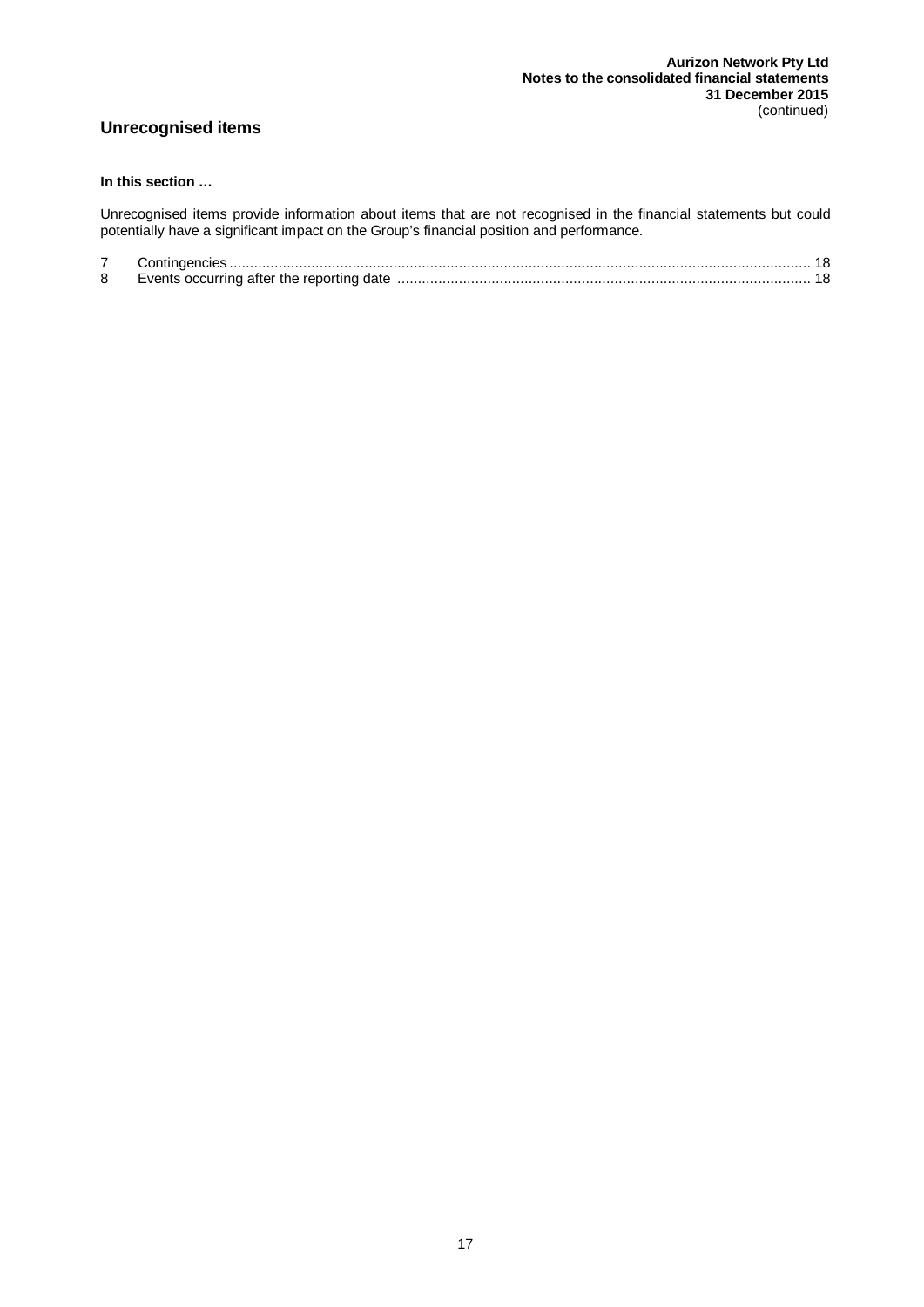## <span id="page-17-0"></span>**7 Contingencies**

Issues relating to common law claims and product warranties are dealt with as they arise. There have been no material changes in contingent assets or liabilities since 30 June 2015.

## <span id="page-17-1"></span>**8 Events occurring after the reporting period**

There have been no matters or circumstances occurring subsequent to the reporting period that have significantly affected, or may significantly affect, the operations of the Group, the results of those operations or the state of affairs of the Group.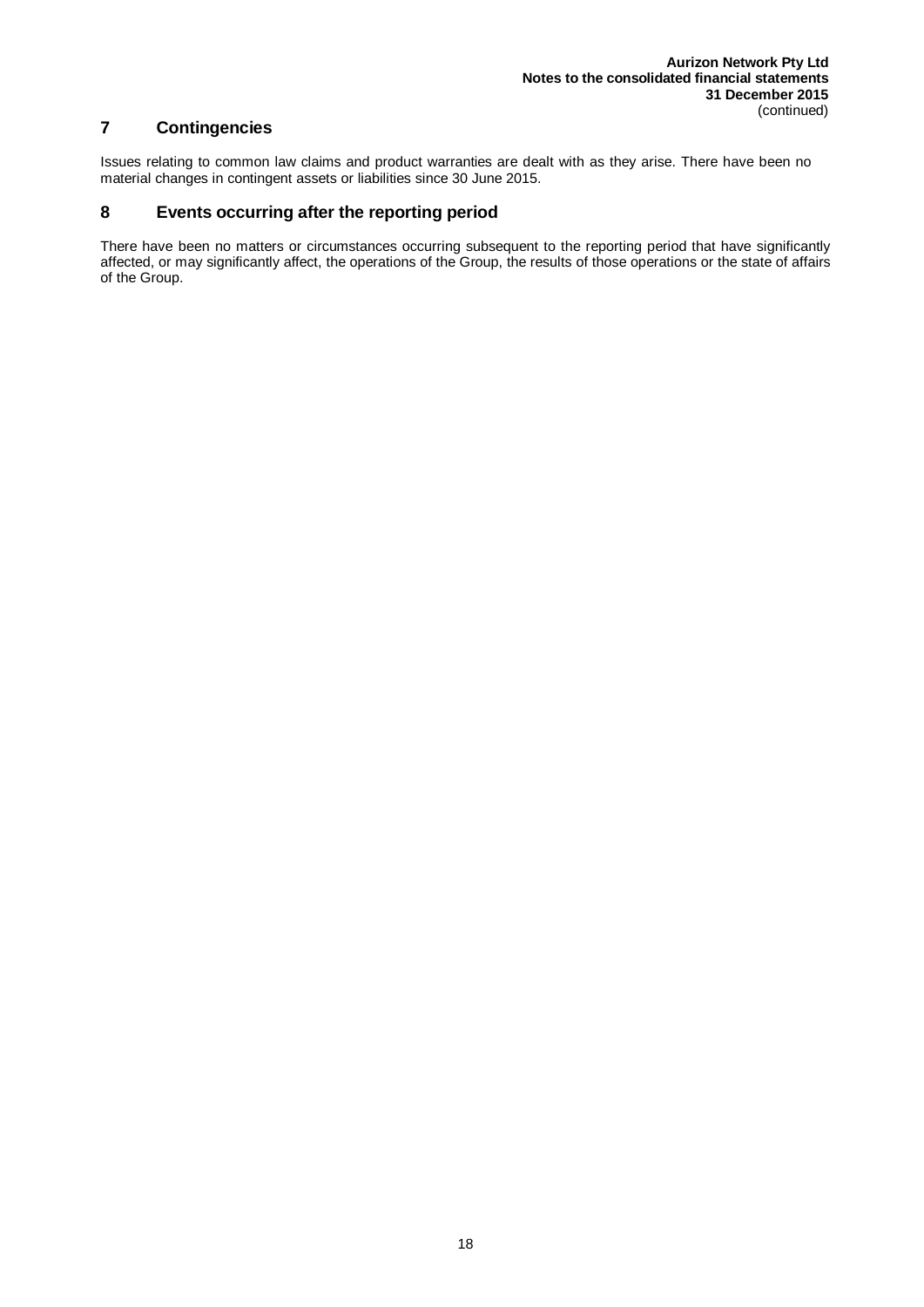In accordance with a resolution of the directors of the Company, I state that:

In the opinion of the directors of the Company:

- $(a)$ the financial statements and notes set out on pages 3 to 18
	- $(i)$
- comply with Accounting Standards; and<br>give a true and fair view of the consolidated entity's financial position as at 31 December 2015 and<br>of its performance for the six months ended on that date, and  $(ii)$
- there are reasonable grounds to believe that the Company will be able to pay its debts as and when they  $(b)$ become due and payable.

J Atkin Chairman

Brisbane QLD 12 February 2016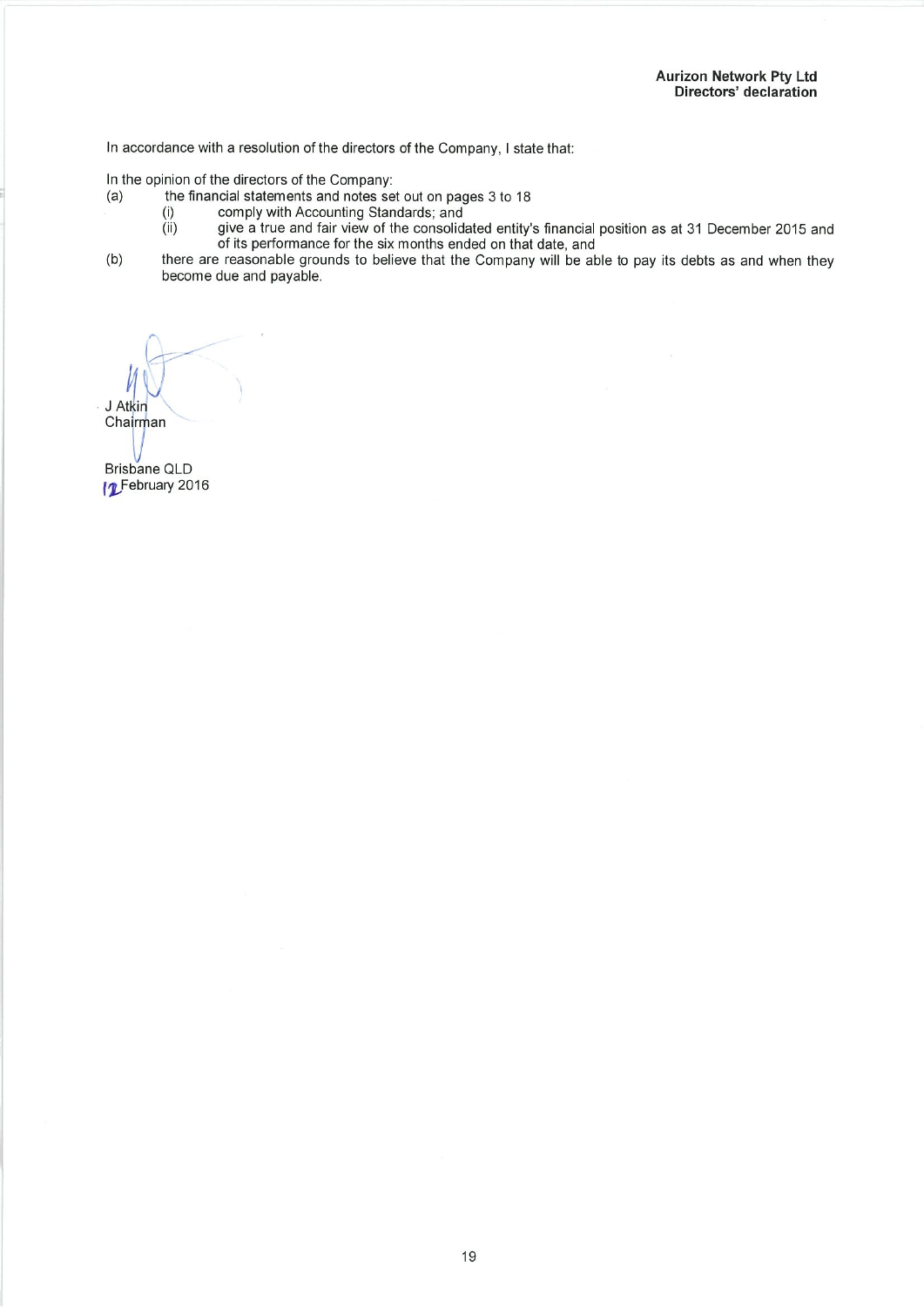<span id="page-19-0"></span>

## **Independent auditor's review report to the members of Aurizon Network Pty Ltd**

## *Report on the Half-Year Financial Report*

We have reviewed the accompanying half-year financial report of Aurizon Network Pty Ltd (the Company), which comprises the consolidated balance sheet as at 31 December 2015, the consolidated income statement and consolidated statement of comprehensive income, consolidated statement of changes in equity and consolidated statement of cash flows for the half-year ended on that date, a summary of significant accounting policies, other explanatory notes and the directors' declaration for Aurizon Network Group (the consolidated entity). The consolidated entity comprises the company and the entities it controlled during that half-year.

## *Directors' responsibility for the half-year financial report*

The directors of the company are responsible for the preparation and fair presentation of the half-year financial report in accordance with the accounting policies as described in the Notes to the financial statements and have determined that the accounting policies in the Notes, which form part of the financial report, are appropriate to meet the needs of the members. The directors' are also responsible for such internal control as the directors determine is necessary to enable the preparation of the halfyear financial report that is free from material misstatement whether due to fraud or error.

## *Auditor's responsibility*

Our responsibility is to express a conclusion on the half-year financial report based on our review. We conducted our review in accordance with Australian Auditing Standard on Review Engagements ASRE 2410 *Review of a Financial Report Performed by the Independent Auditor of the Entity*, in order to state whether, on the basis of the procedures described, anything has come to our attention that causes us to believe that the financial report is not presented fairly, in all material respects, in accordance with the accounting policies as described in the Notes to the financial report. As the auditor of Aurizon Network Pty Ltd, ASRE 2410 requires that we comply with the ethical requirements relevant to the audit of the half-year financial report.

A review of a half-year financial report consists of making enquiries, primarily of persons responsible for financial and accounting matters, and applying analytical and other review procedures. It also includes reading the other information included with the financial report to determine whether it contains any material inconsistencies with the financial report. A review is substantially less in scope than an audit conducted in accordance with Australian Auditing Standards and consequently does not enable us to obtain assurance that we would become aware of all significant matters that might be identified in an audit. Accordingly, we do not express an audit opinion.

*PricewaterhouseCoopers, ABN 52 780 433 757 Riverside Centre, 123 Eagle Street, BRISBANE QLD 4000, GPO Box 150, BRISBANE QLD 4001 T: +61 7 3257 5000, F: +61 7 3257 5999, www.pwc.com.au*